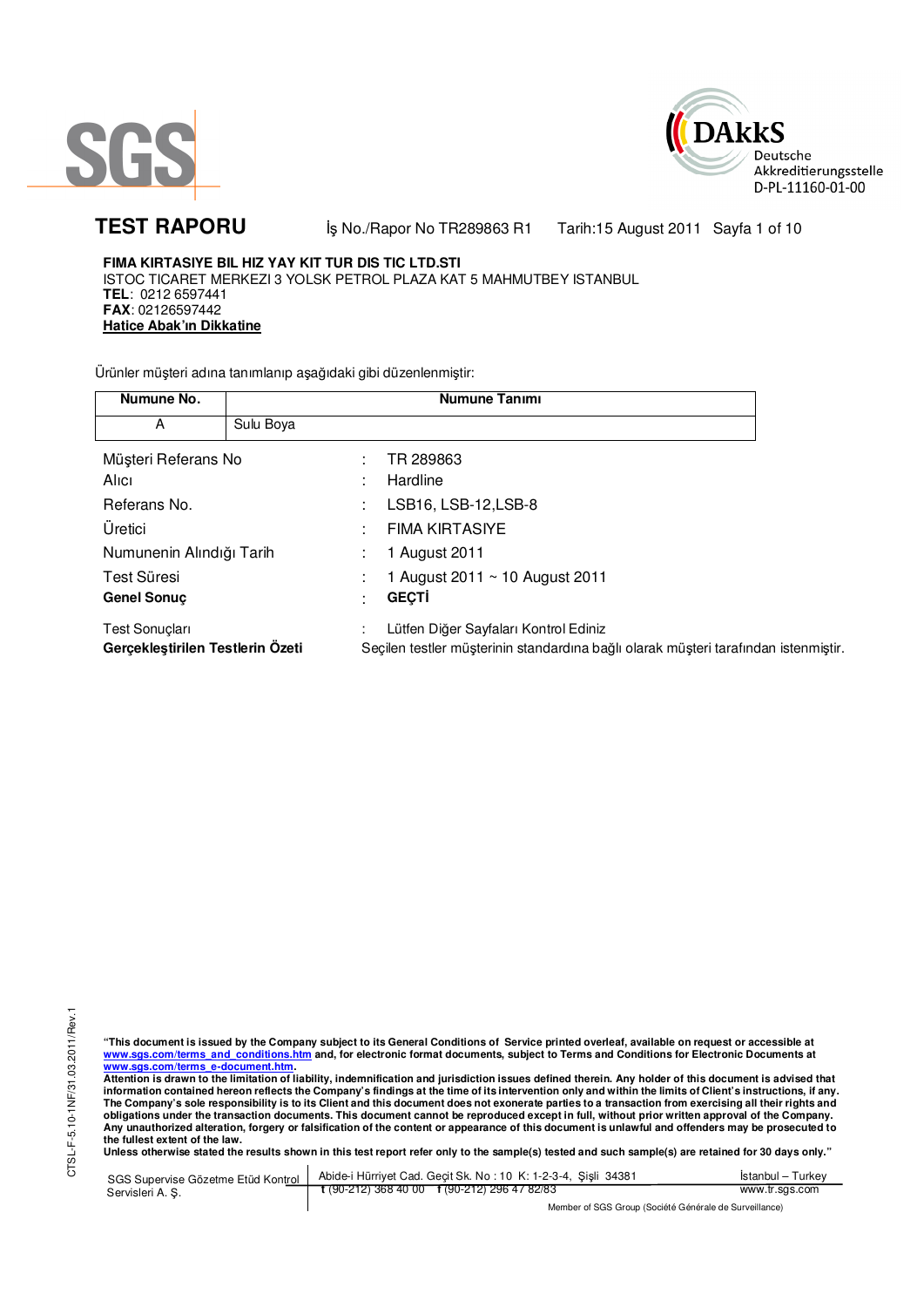



**TEST RAPORU** iş No./Rapor No TR289863 R1 Tarih:15 August 2011 Sayfa 2 of 10

| <b>Test Parameters</b>  | <b>Sonuc</b> |             |             |           |           |             |  |  |  |
|-------------------------|--------------|-------------|-------------|-----------|-----------|-------------|--|--|--|
| <b>Kimyasal Testler</b> | $1 + 2 + 3$  | $10 + 11 +$ | $13 + 14 +$ | <u>16</u> | $17 + 18$ | $4 + 5 + 6$ |  |  |  |
| Azo Dyes (Textile)      |              |             | G           |           |           |             |  |  |  |
| Phthalates              |              |             |             |           |           |             |  |  |  |
| Azo Dyes (Textile LFGB) |              | -           |             |           |           |             |  |  |  |

| <b>Test Parameters</b>  | <b>Sonuc</b> |             |  |  |  |  |  |
|-------------------------|--------------|-------------|--|--|--|--|--|
| <b>Kimyasal Testler</b> |              | $7 + 8 + 9$ |  |  |  |  |  |
| Azo Dyes (Textile)      |              |             |  |  |  |  |  |
| Phthalates              |              |             |  |  |  |  |  |

"This document is issued by the Company subject to its General Conditions of Service printed overleaf, available on request or accessible at<br>www.sgs.com/terms\_and\_conditions.htm\_and, for electronic format documents, subjec <mark>www.sgs.com/terms\_e-document.htm.</mark><br>Attention is drawn to the limitation of liability, indemnification and jurisdiction issues defined therein. Any holder of this document is advised that

information contained hereon reflects the Company's findings at the time of its intervention only and within the limits of Client's instructions, if any.<br>The Company's sole responsibility is to its Client and this document obligations under the transaction documents. This document cannot be reproduced except in full, without prior written approval of the Company.<br>Any unauthorized alteration, forgery or falsification of the content or appeara

SGS Supervise Gözetme Etüd Kontrol Servisleri A. Ş. Abide-i Hürriyet Cad. Geçit Sk. No : 10 K: 1-2-3-4, Şişli 34381 **t** (90-212) 368 40 00 **f** (90-212) 296 47 82/83 İstanbul – Turkey www.tr.sgs.com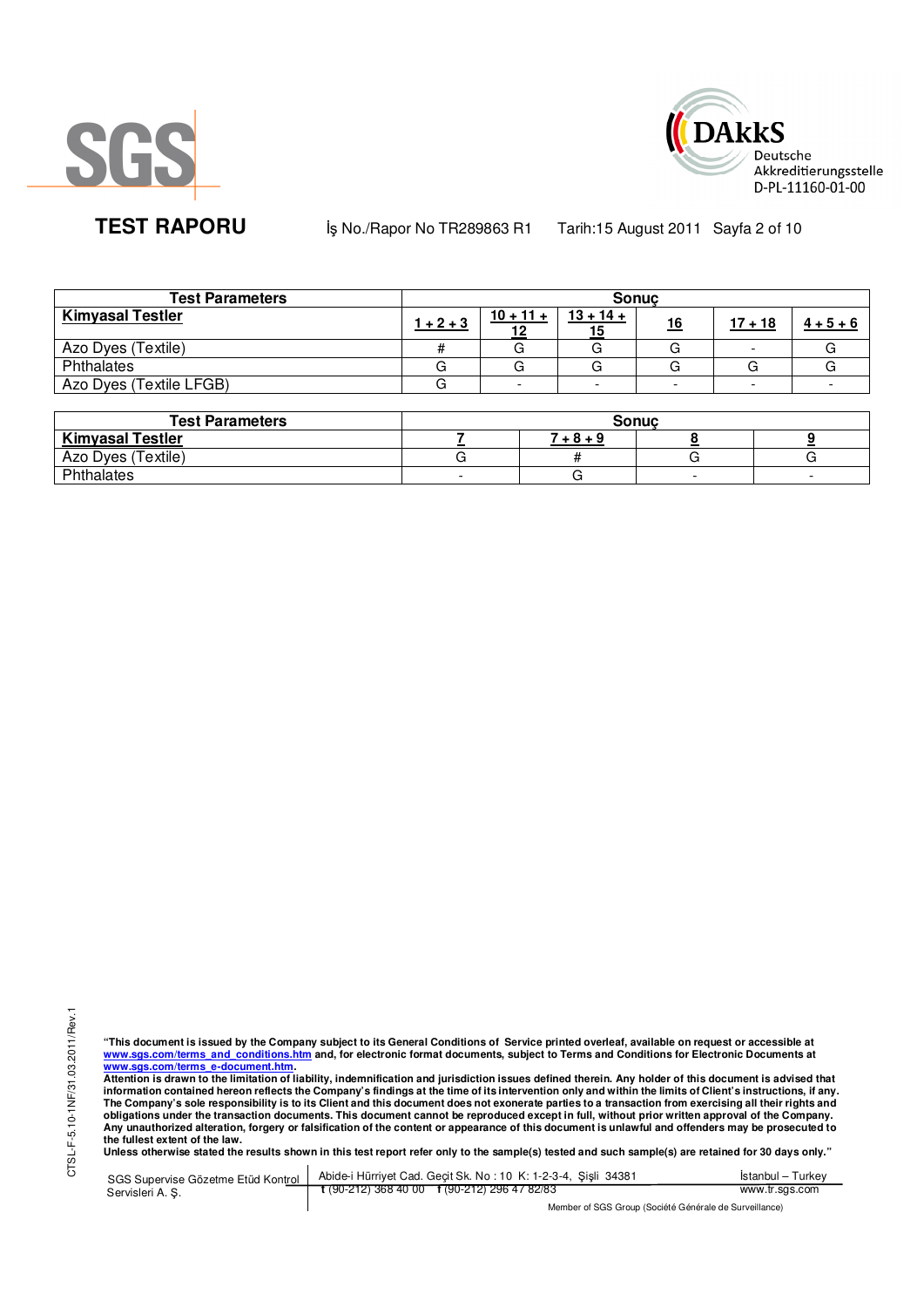



**TEST RAPORU** iş No./Rapor No TR289863 R1 Tarih:15 August 2011 Sayfa 3 of 10

| Remarks |           | $G = M\ddot{\mu}$ şteri standardına uygun                                                                                                                                                                                                                                                                                                                 |
|---------|-----------|-----------------------------------------------------------------------------------------------------------------------------------------------------------------------------------------------------------------------------------------------------------------------------------------------------------------------------------------------------------|
|         |           | $K = M\ddot{\mu}$ şteri standardına uygun değil                                                                                                                                                                                                                                                                                                           |
|         |           | = Sınır değer belirtilmedi                                                                                                                                                                                                                                                                                                                                |
|         |           | $#$ = For 2-composite mix with results exceeding one half of the relevant<br>requirements or 3-composite mix with results exceeding one third of the<br>relevant requirements, the composite sample may have the possibility of<br>one or more components that can lead to a failure result, therefore, it is<br>recommended to test on individual basis. |
| Notes:  |           | Conclusions on meet/fail are based on the test result from the actual sampling of the received sample(s).                                                                                                                                                                                                                                                 |
|         | standard. | The composite sampling method is based on the client's special request and is a modification from the testing                                                                                                                                                                                                                                             |

The test results relate to the tested items only.

Test reports without SGS seal and authorised signatures are invalid.

Reported results do not include uncertainties.

The reported expanded uncertainty is based on a standard uncertainty multiplied by a coverage factor k=2, providing a level of confidence of approximately 95%. The uncertainty evaluation has been carried out in accordance with UKAS and DAkkS requirements.<br>In this Test Report tests marked (1) are included in the UKAS Accreditation Scope, marked (2) are included in the DAkkS Accreditation Scope of

interpretations expressed herein are outside the scope of UKAS or DAkkS Accreditation.

## **THIS REPORT SUPERSEDES OUR REPORT NO: 289863 DATED 10.08.2011**

Issued in Istanbul Signed for and on behalf of SGS Supervise Gözetme Etüd Kontrol Servisleri A.Ş.

| Neslihan Erol                        | Ayşe Çimen                       |  |
|--------------------------------------|----------------------------------|--|
| <b>Customer Relations Supervisor</b> | <b>Customer Services Manager</b> |  |
|                                      |                                  |  |

"This document is issued by the Company subject to its General Conditions of Service printed overleaf, available on request or accessible at<br>www.sgs.com/terms\_and\_conditions.htm\_and, for electronic format documents, subjec

<mark>www.sgs.com/terms\_e-document.htm.</mark><br>Attention is drawn to the limitation of liability, indemnification and jurisdiction issues defined therein. Any holder of this document is advised that information contained hereon reflects the Company's findings at the time of its intervention only and within the limits of Client's instructions, if any.<br>The Company's sole responsibility is to its Client and this document **obligations under the transaction documents. This document cannot be reproduced except in full, without prior written approval of the Company. Any unauthorized alteration, forgery or falsification of the content or appearance of this document is unlawful and offenders may be prosecuted to the fullest extent of the law.** 

Unless otherwise stated the results shown in this test report refer only to the sample(s) tested and such sample(s) are retained for 30 days only."

| Servisleri A. S. | SGS Supervise Gözetme Etüd Kontrol   Abide-i Hürriyet Cad. Geçit Sk. No: 10 K: 1-2-3-4, Şişli 34381      | Istanbul - Turkey |
|------------------|----------------------------------------------------------------------------------------------------------|-------------------|
|                  | $\frac{1}{2}$ (90-212) 368 40 00 f (90-212) 296 47 82/83                                                 | www.tr.sgs.com    |
|                  | $M_{\rm BH}$ . The state of $\sim$ $\sim$ $M_{\rm BH}$ is the $\sim$ $M_{\rm BH}$ is the state of $\sim$ |                   |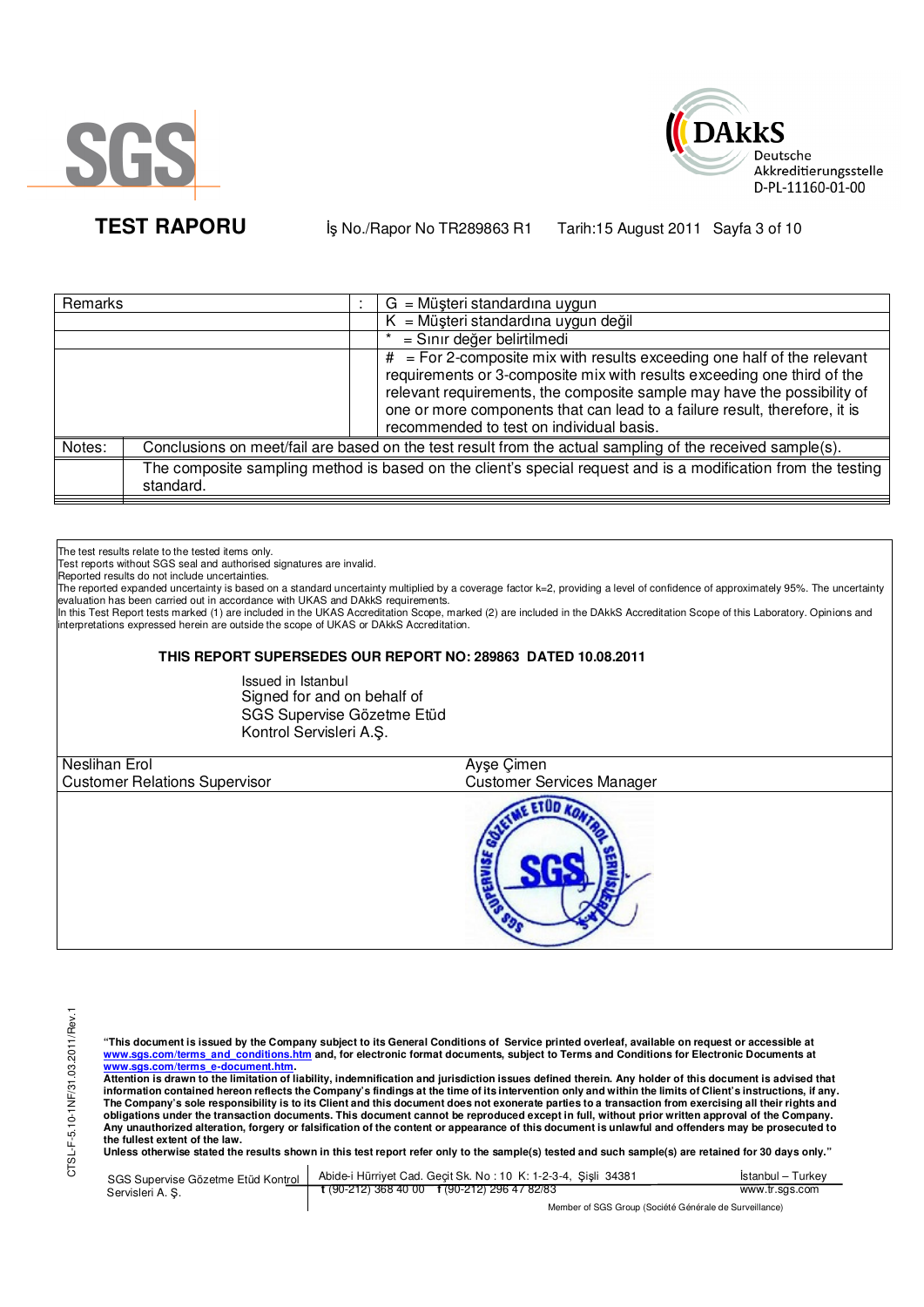



**TEST RAPORU** iş No./Rapor No TR289863 R1 Tarih:15 August 2011 Sayfa 4 of 10

| Sample No. | <b>Sample Description</b> | Sample Colour | <b>Material No.</b> | Component    | <b>Material</b> | Colour         |
|------------|---------------------------|---------------|---------------------|--------------|-----------------|----------------|
| A          | water colour              |               |                     | water colour | Dye             | White          |
| A          | water colour              |               | 2                   | water colour | Dye             | light yellow   |
| A          | water colour              |               | 3                   | water colour | Dye             | Yellow         |
| A          | water colour              |               | 4                   | water colour | Dye             | Light<br>brown |
| A          | water colour              |               | 5                   | water colour | Dye             | Light<br>green |
| A          | water colour              |               | 6                   | water colour | Dye             | Green          |
| A          | water colour              |               | 7                   | water colour | Dye             | Orange         |
| A          | water colour              |               | 8                   | water colour | Dye             | red            |
| A          | water colour              |               | 9                   | water colour | Dye             | dark pink      |
| A          | water colour              |               | 10                  | water colour | Dye             | lillac         |
| A          | water colour              |               | 11                  | water colour | Dye             | <b>Pink</b>    |
| A          | water colour              |               | 12                  | water colour | Dye             | light Pink     |
| A          | water colour              |               | 13                  | water colour | Dye             | Light blue     |
| A          | water colour              |               | 14                  | water colour | Dye             | dark Blue      |
| A          | water colour              |               | 15                  | water colour | Dye             | <b>Brown</b>   |
| A          | water colour              |               | 16                  | water colour | Dye             | <b>Black</b>   |
| A          | water colour              |               | 17                  | plastic part | Plastic         | clear          |
| A          | water colour              |               | 18                  | plastic part | Plastic         | blue           |

# **Component List / List of Materials for Chemical Test**

"This document is issued by the Company subject to its General Conditions of Service printed overleaf, available on request or accessible at<br>www.sgs.com/terms\_and\_conditions.htm\_and, for electronic format documents, subjec <mark>www.sgs.com/terms\_e-document.htm.</mark><br>Attention is drawn to the limitation of liability, indemnification and jurisdiction issues defined therein. Any holder of this document is advised that

information contained hereon reflects the Company's findings at the time of its intervention only and within the limits of Client's instructions, if any.<br>The Company's sole responsibility is to its Client and this document **obligations under the transaction documents. This document cannot be reproduced except in full, without prior written approval of the Company. Any unauthorized alteration, forgery or falsification of the content or appearance of this document is unlawful and offenders may be prosecuted to the fullest extent of the law.** 

**Unless otherwise stated the results shown in this test report refer only to the sample(s) tested and such sample(s) are retained for 30 days only."** 

SGS Supervise Gözetme Etüd Kontrol Servisleri A. Ş. Abide-i Hürriyet Cad. Geçit Sk. No : 10 K: 1-2-3-4, Şişli 34381 **t** (90-212) 368 40 00 **f** (90-212) 296 47 82/83 İstanbul – Turkey www.tr.sgs.com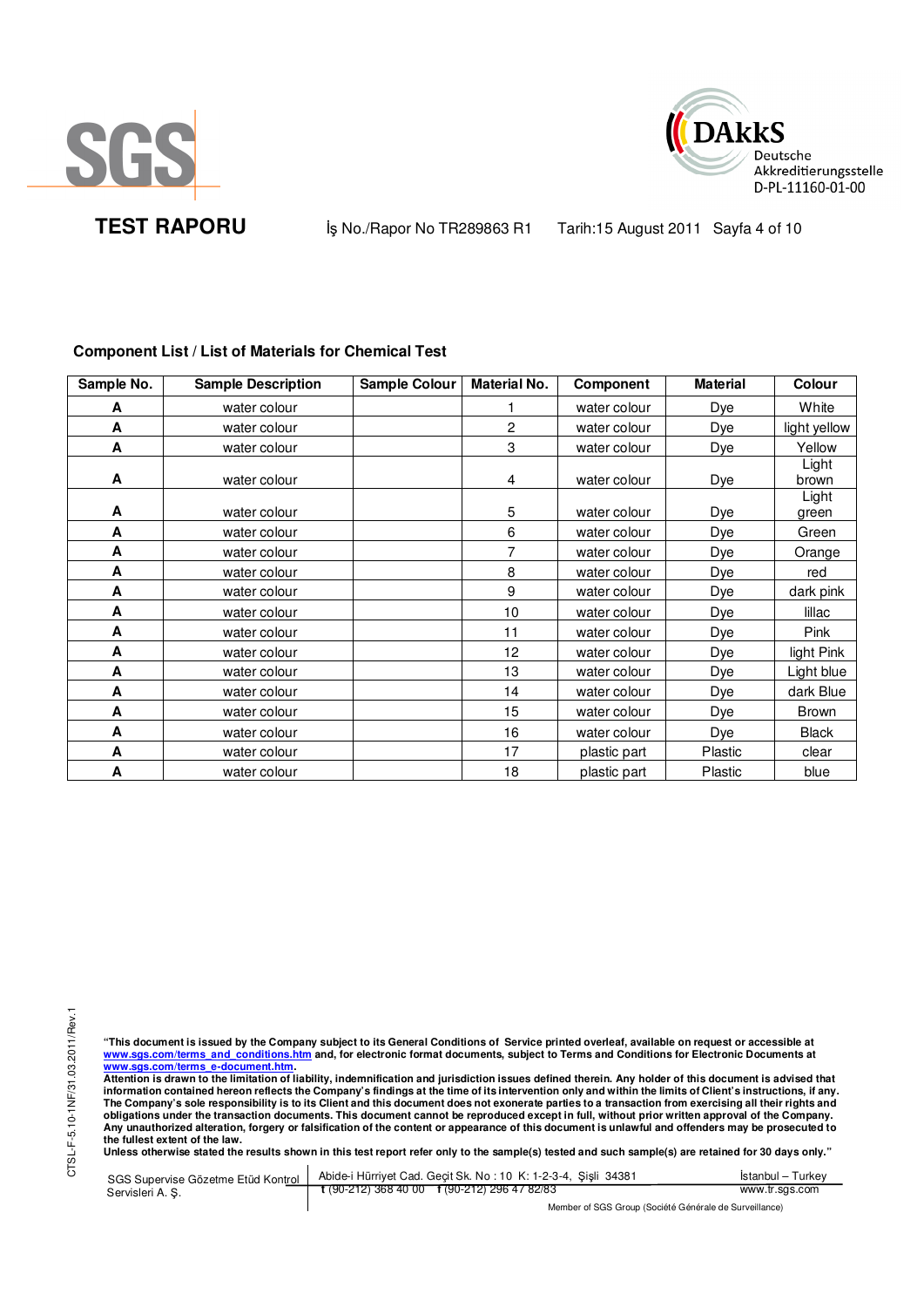



**TEST RAPORU** iş No./Rapor No TR289863 R1 Tarih:15 August 2011 Sayfa 5 of 10

### **Detail Test Result:**

| Azo Dyes (Textile) <sup>2</sup><br>Test Method:<br>ACCORDING TO BS EN 14362-1:2003 - ANALYSIS BY GC-MS/HPLC-DAD                                                                                                                                                              |                |       |                               |           |             |
|------------------------------------------------------------------------------------------------------------------------------------------------------------------------------------------------------------------------------------------------------------------------------|----------------|-------|-------------------------------|-----------|-------------|
| <b>Component</b>                                                                                                                                                                                                                                                             | Cas No         |       | $10 + 11 + 12$ $13 + 14 + 15$ | <u>16</u> | $4 + 5 + 6$ |
| 4-Aminobiphenyl                                                                                                                                                                                                                                                              | $92 - 67 - 1$  | n.d.  | n.d.                          | n.d.      | n.d.        |
| Benzidine                                                                                                                                                                                                                                                                    | $92 - 87 - 5$  | n.d.  | n.d.                          | n.d.      | n.d.        |
| 4-Chlor-o-toluidine                                                                                                                                                                                                                                                          | 95-69-2        | n.d.  | n.d.                          | n.d.      | n.d.        |
| 2-Naphthylamine                                                                                                                                                                                                                                                              | $91 - 59 - 8$  | n.d.  | n.d.                          | n.d.      | n.d.        |
| o-Aminoazotoluene                                                                                                                                                                                                                                                            | 97-56-3        | n.d.  | n.d.                          | n.d.      | n.d.        |
| 5-nitro-o-toluidine / 2-Amino-4-nitrotoluene                                                                                                                                                                                                                                 | 99-55-8        | n.d.  | n.d.                          | n.d.      | n.d.        |
| 4-Chloroaniline                                                                                                                                                                                                                                                              | 106-47-8       | n.d.  | n.d.                          | n.d.      | n.d.        |
| 4-methoxy-m-phenylenediamine / 2,4-Diaminoanisole                                                                                                                                                                                                                            | 615-05-4       | n.d.  | n.d.                          | n.d.      | n.d.        |
| 4,4'-Diaminodiphenylmethane                                                                                                                                                                                                                                                  | 101-77-9       | n.d.  | n.d.                          | n.d.      | n.d.        |
| 3,3'-Dichlorobenzidine                                                                                                                                                                                                                                                       | $91 - 94 - 1$  | n.d.  | n.d.                          | n.d.      | n.d.        |
| 3,3'-Dimethoxybenzidine                                                                                                                                                                                                                                                      | 119-90-4       | n.d.  | n.d.                          | n.d.      | n.d.        |
| 3,3'-Dimethylbenzidine                                                                                                                                                                                                                                                       | 119-93-7       | n.d.  | n.d.                          | n.d.      | n.d.        |
| 4,4'-methylenedi-o-toluidine /<br>3,3'-Dimethyl-4,4'-diaminodiphenylmethane                                                                                                                                                                                                  | 838-88-0       | n.d.  | n.d.                          | n.d.      | n.d.        |
| p-Cresidine                                                                                                                                                                                                                                                                  | 120-71-8       | n.d.  | n.d.                          | n.d.      | n.d.        |
| 4,4'-Methylene-bis-(2-chloroaniline)                                                                                                                                                                                                                                         | $101 - 14 - 4$ | n.d.  | n.d.                          | n.d.      | n.d.        |
| 4,4'-Oxydianiline                                                                                                                                                                                                                                                            | 101-80-4       | n.d.  | n.d.                          | n.d.      | n.d.        |
| 4,4'-Thiodianiline                                                                                                                                                                                                                                                           | 139-65-1       | n.d.  | n.d.                          | n.d.      | n.d.        |
| o-Toluidine                                                                                                                                                                                                                                                                  | 95-53-4        | n.d.  | n.d.                          | n.d.      | n.d.        |
| 4-methyl-m-phenylenediamine / 2,4-Toluylendiamine                                                                                                                                                                                                                            | 95-80-7        | n.d.  | n.d.                          | n.d.      | n.d.        |
| 2,4,5-Trimethylaniline                                                                                                                                                                                                                                                       | 137-17-7       | n.d.  | n.d.                          | n.d.      | n.d.        |
| **4-aminoazobenzene                                                                                                                                                                                                                                                          | 60-09-3        | n.d.  | n.d.                          | n.d.      | n.d.        |
| O-Anisidine                                                                                                                                                                                                                                                                  | $90 - 04 - 0$  | n.d.  | n.d.                          | n.d.      | n.d.        |
|                                                                                                                                                                                                                                                                              | Sonuç          | Gecti | Geçti                         | Geçti     | Geçti       |
| $Note(s)$ :                                                                                                                                                                                                                                                                  |                |       |                               |           |             |
| $n.d. = not detected$                                                                                                                                                                                                                                                        |                |       |                               |           |             |
| $* =$ exceed the limit                                                                                                                                                                                                                                                       |                |       |                               |           |             |
| Detection Limit = 5 mg/kg (for individual compound)                                                                                                                                                                                                                          |                |       |                               |           |             |
| 30mg/kg<br>Requirement by the client=                                                                                                                                                                                                                                        |                |       |                               |           |             |
| ** Test result for 4-aminoazobenzene (CAS no.: 60-09-3) is considered as "not detected" (i.e. <5mg/kg) since both aniline<br>Remark:<br>and/or 1,4-phenylenediamine is not found (i.e. <5mg/kg) by mentioned test method.<br>Max. limit specified by EU directive 2002/61/EC |                |       |                               |           |             |
| ± 30%<br>Total Uncertainty $=$                                                                                                                                                                                                                                               |                |       |                               |           |             |

CTSL-F-5.10-1NF/31.03.2011/Rev.1 CTSL-F-5.10-1NF/31.03.2011/Rev.1

"This document is issued by the Company subject to its General Conditions of Service printed overleaf, available on request or accessible at<br>www.sgs.com/terms\_and\_conditions.htm\_and, for electronic format documents, subjec

<mark>www.sgs.com/terms\_e-document.htm.</mark><br>Attention is drawn to the limitation of liability, indemnification and jurisdiction issues defined therein. Any holder of this document is advised that information contained hereon reflects the Company's findings at the time of its intervention only and within the limits of Client's instructions, if any.<br>The Company's sole responsibility is to its Client and this document obligations under the transaction documents. This document cannot be reproduced except in full, without prior written approval of the Company.<br>Any unauthorized alteration, forgery or falsification of the content or appeara

Unless otherwise stated the results shown in this test report refer only to the sample(s) tested and such sample(s) are retained for 30 days only."

| Servisleri A.S. | SGS Supervise Gözetme Etüd Kontrol   Abide-i Hürriyet Cad. Geçit Sk. No: 10 K: 1-2-3-4, Şişli 34381 | İstanbul – Turkev |
|-----------------|-----------------------------------------------------------------------------------------------------|-------------------|
|                 | $\frac{1}{2}$ (90-212) 368 40 00 f (90-212) 296 47 82/83                                            | www.tr.sgs.com    |
|                 | Member of SGS Group (Société Générale de Surveillance)                                              |                   |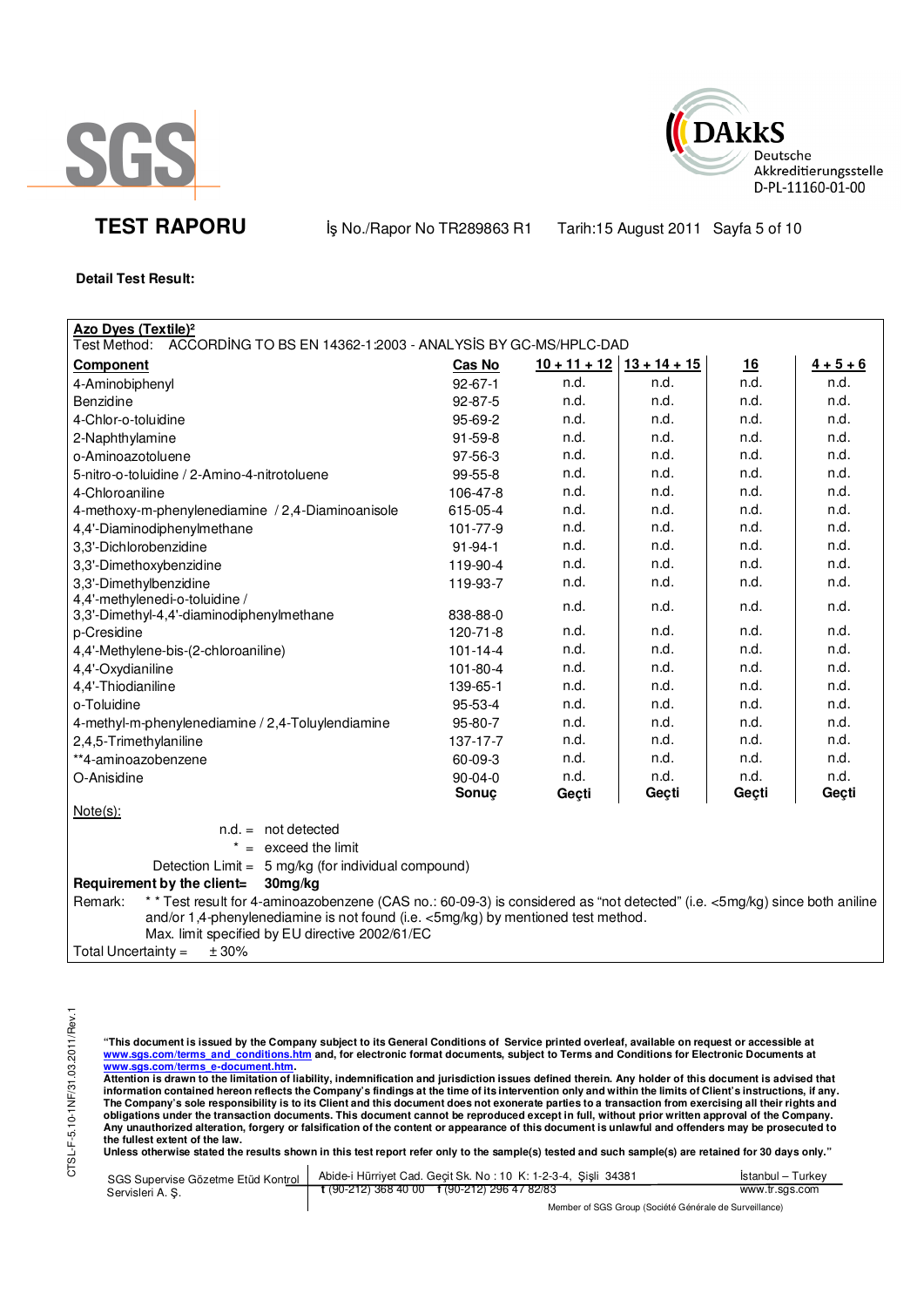



**TEST RAPORU** iş No./Rapor No TR289863 R1 Tarih:15 August 2011 Sayfa 6 of 10

| <b>Azo Dyes (Textile)<sup>2</sup></b><br>Test Method: ACCORDING TO BS EN 14362-1:2003 - ANALYSIS BY GC-MS/HPLC-DAD<br>9<br>8<br>Cas No<br><b>Component</b><br>n.d.<br>n.d.<br>4-Aminobiphenyl<br>$92 - 67 - 1$                                                                |  |
|-------------------------------------------------------------------------------------------------------------------------------------------------------------------------------------------------------------------------------------------------------------------------------|--|
|                                                                                                                                                                                                                                                                               |  |
|                                                                                                                                                                                                                                                                               |  |
|                                                                                                                                                                                                                                                                               |  |
| n.d.<br>n.d.<br>$92 - 87 - 5$<br>Benzidine                                                                                                                                                                                                                                    |  |
| n.d.<br>n.d.<br>4-Chlor-o-toluidine<br>95-69-2                                                                                                                                                                                                                                |  |
| n.d.<br>91-59-8<br>n.d.<br>2-Naphthylamine                                                                                                                                                                                                                                    |  |
| n.d.<br>n.d.<br>97-56-3<br>o-Aminoazotoluene                                                                                                                                                                                                                                  |  |
| n.d.<br>n.d.<br>5-nitro-o-toluidine / 2-Amino-4-nitrotoluene<br>99-55-8                                                                                                                                                                                                       |  |
| n.d.<br>n.d.<br>4-Chloroaniline<br>106-47-8                                                                                                                                                                                                                                   |  |
| n.d.<br>n.d.<br>4-methoxy-m-phenylenediamine / 2,4-Diaminoanisole<br>615-05-4                                                                                                                                                                                                 |  |
| n.d.<br>n.d.<br>101-77-9<br>4,4'-Diaminodiphenylmethane                                                                                                                                                                                                                       |  |
| 3,3'-Dichlorobenzidine<br>n.d.<br>n.d.<br>$91 - 94 - 1$                                                                                                                                                                                                                       |  |
| n.d.<br>n.d.<br>3,3'-Dimethoxybenzidine<br>119-90-4                                                                                                                                                                                                                           |  |
| n.d.<br>n.d.<br>3,3'-Dimethylbenzidine<br>119-93-7                                                                                                                                                                                                                            |  |
| 4,4'-methylenedi-o-toluidine /<br>n.d.<br>n.d.                                                                                                                                                                                                                                |  |
| 3,3'-Dimethyl-4,4'-diaminodiphenylmethane<br>838-88-0                                                                                                                                                                                                                         |  |
| n.d.<br>p-Cresidine<br>120-71-8<br>n.d.                                                                                                                                                                                                                                       |  |
| n.d.<br>4,4'-Methylene-bis-(2-chloroaniline)<br>$101 - 14 - 4$<br>n.d.                                                                                                                                                                                                        |  |
| n.d.<br>4,4'-Oxydianiline<br>101-80-4<br>n.d.                                                                                                                                                                                                                                 |  |
| n.d.<br>n.d.<br>4,4'-Thiodianiline<br>139-65-1                                                                                                                                                                                                                                |  |
| n.d.<br>n.d.<br>o-Toluidine<br>95-53-4                                                                                                                                                                                                                                        |  |
| n.d.<br>n.d.<br>95-80-7<br>4-methyl-m-phenylenediamine / 2,4-Toluylendiamine                                                                                                                                                                                                  |  |
| n.d.<br>n.d.<br>2,4,5-Trimethylaniline<br>137-17-7                                                                                                                                                                                                                            |  |
| n.d.<br>n.d.<br>**4-aminoazobenzene<br>60-09-3                                                                                                                                                                                                                                |  |
| n.d.<br>n.d.<br>O-Anisidine<br>$90 - 04 - 0$                                                                                                                                                                                                                                  |  |
| Sonuç<br>Geçti<br>Geçti                                                                                                                                                                                                                                                       |  |
| Note(s):                                                                                                                                                                                                                                                                      |  |
| $n.d. = not detected$                                                                                                                                                                                                                                                         |  |
| $* =$ exceed the limit                                                                                                                                                                                                                                                        |  |
| Detection Limit = 5 mg/kg (for individual compound)                                                                                                                                                                                                                           |  |
| Requirement by the client=<br>30 mg/kg                                                                                                                                                                                                                                        |  |
| * * Test result for 4-aminoazobenzene (CAS no.: 60-09-3) is considered as "not detected" (i.e. <5mg/kg) since both aniline<br>Remark:<br>and/or 1,4-phenylenediamine is not found (i.e. <5mg/kg) by mentioned test method.<br>Max. limit specified by EU directive 2002/61/EC |  |
| Total Uncertainty =<br>± 30%                                                                                                                                                                                                                                                  |  |

"This document is issued by the Company subject to its General Conditions of Service printed overleaf, available on request or accessible at<br>www.sgs.com/terms\_and\_conditions.htm\_and, for electronic format documents, subjec

<u>www.sgs.com/terms\_e-document.htm.</u><br>Attention is drawn to the limitation of liability, indemnification and jurisdiction issues defined therein. Any holder of this document is advised that<br>information contained hereon refle obligations under the transaction documents. This document cannot be reproduced except in full, without prior written approval of the Company.<br>Any unauthorized alteration, forgery or falsification of the content or appeara

**Unless otherwise stated the results shown in this test report refer only to the sample(s) tested and such sample(s) are retained for 30 days only."** 

| Servisleri A. S. | SGS Supervise Gözetme Etüd Kontrol   Abide-i Hürriyet Cad. Geçit Sk. No : 10 K: 1-2-3-4, Şişli 34381 | <b>Istanbul</b> – Turkey |
|------------------|------------------------------------------------------------------------------------------------------|--------------------------|
|                  | $\frac{1}{2}$ (90-212) 368 40 00 f (90-212) 296 47 82/83                                             | www.tr.sgs.com           |
|                  |                                                                                                      |                          |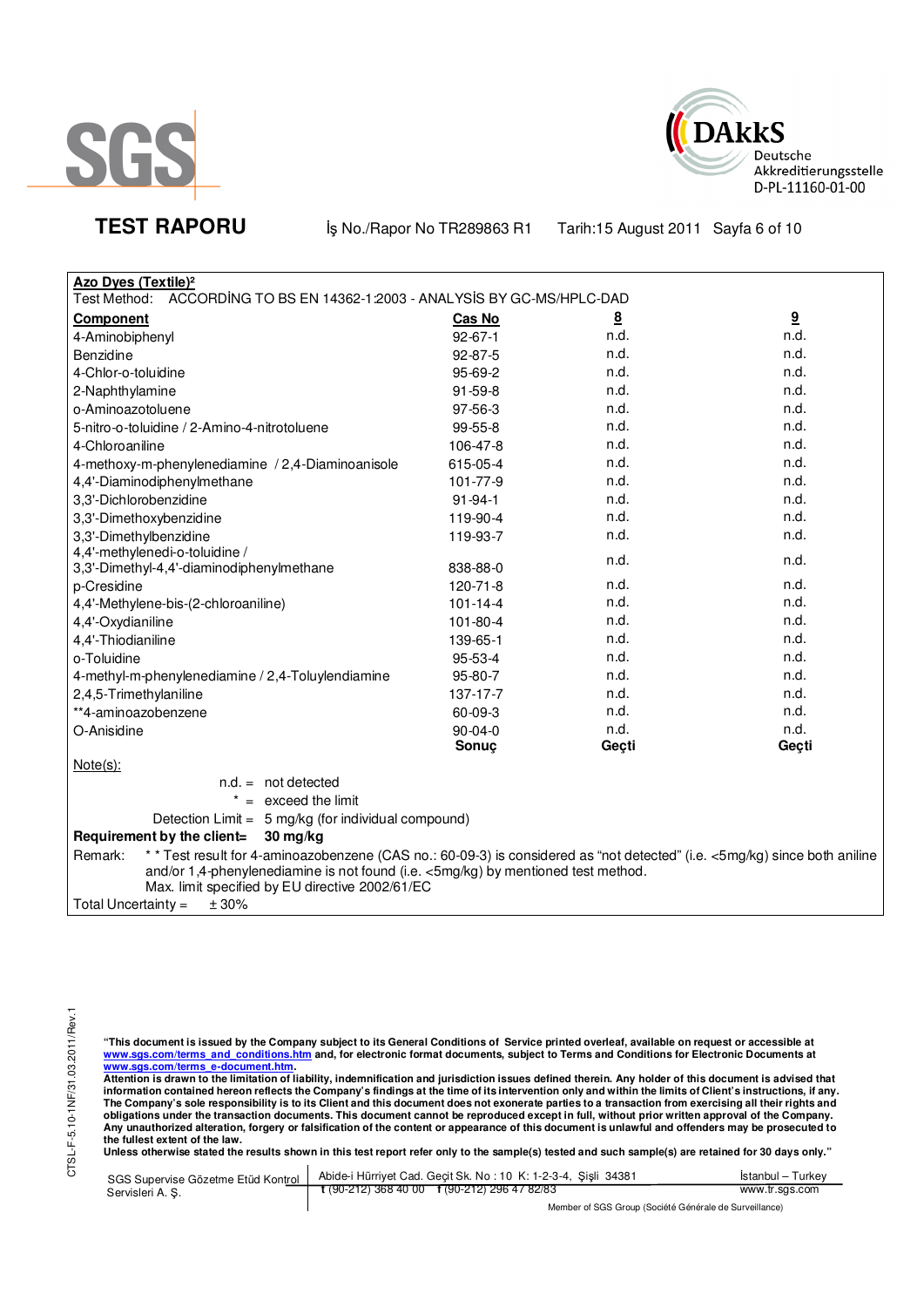



**TEST RAPORU By No./Rapor No TR289863 R1 Tarih:15 August 2011 Sayfa 7 of 10** 

| Phthalates <sup>2</sup>             |                                                                                                                                                                                                          |             |                                     |       |           |           |                   |
|-------------------------------------|----------------------------------------------------------------------------------------------------------------------------------------------------------------------------------------------------------|-------------|-------------------------------------|-------|-----------|-----------|-------------------|
| Test Method:                        | WITH REFERENCE TO ASTM D3421:1975 - ANALYSIS BY GC/MS                                                                                                                                                    |             |                                     |       |           |           |                   |
| Component                           | Cas No                                                                                                                                                                                                   | $1 + 2 + 3$ | $10 + 11 + 13 + 14 +$<br><u> 12</u> | 15    | <u>16</u> | $17 + 18$ | $\frac{4+5+6}{6}$ |
| Dibutyl Phthalate (DBP)             | 84-74-2                                                                                                                                                                                                  | n.d.        | n.d.                                | n.d.  | n.d.      | n.d.      | n.d.              |
| Benzylbutyl Phthalate (BBP)         | 85-68-7                                                                                                                                                                                                  | n.d.        | n.d.                                | n.d.  | n.d.      | n.d.      | n.d.              |
| Bis-(2-ethylhexyl) Phthalate (DEHP) | 117-81-7                                                                                                                                                                                                 | n.d.        | n.d.                                | n.d.  | n.d.      | n.d.      | n.d.              |
| Diisononyl Phthalate (DINP)         | 28553-12-0                                                                                                                                                                                               | n.d.        | n.d.                                | n.d.  | n.d.      | n.d.      | n.d.              |
| Di-n-octyl Phthalate (DNOP)         | 117-84-0                                                                                                                                                                                                 | n.d.        | n.d.                                | n.d.  | n.d.      | n.d.      | n.d.              |
| Diisodecyl Phthalate (DIDP)         | 26761-40-0                                                                                                                                                                                               | n.d.        | n.d.                                | n.d.  | n.d.      | n.d.      | n.d.              |
|                                     | Sonuc                                                                                                                                                                                                    | Geçti       | Geçti                               | Geçti | Geçti     | Gecti     | Geçti             |
| Note(s):                            |                                                                                                                                                                                                          |             |                                     |       |           |           |                   |
|                                     | * Composite test has been performed as per the special request of client                                                                                                                                 |             |                                     |       |           |           |                   |
| $n.d. =$                            | not detected                                                                                                                                                                                             |             |                                     |       |           |           |                   |
| $* =$                               | exceed the limit                                                                                                                                                                                         |             |                                     |       |           |           |                   |
| $\leq$ =                            | less than                                                                                                                                                                                                |             |                                     |       |           |           |                   |
| Detection $Limit =$                 | For DBP, BBP, DEHP and DNOP: 0.003%, For DINP, DIDP: 0.01% (for<br>individual compound)                                                                                                                  |             |                                     |       |           |           |                   |
| Total Uncertainty=                  | ±25%                                                                                                                                                                                                     |             |                                     |       |           |           |                   |
| Recommended Max. Limit=<br>Remark:  | 0.1 % for Total (DBP+BBP+DEHP) For all childcare articles<br>0.1 % for Total (DINP+DNOP+DIDP) For childcare articles if it can be placed in the<br>mouth                                                 |             |                                     |       |           |           |                   |
|                                     | Recommended Max. limit specified by entries 51 and 52 of Regulation (EC) No<br>552/2009 amending Annex XVII of REACH Regulation (EC) No 1907/2006<br>(previously restricted under Directive 2005/84/EC). |             |                                     |       |           |           |                   |

"This document is issued by the Company subject to its General Conditions of Service printed overleaf, available on request or accessible at<br>www.sgs.com/terms\_and\_conditions.htm\_and, for electronic format documents, subjec

<u>www.sgs.com/terms\_e-document.htm.</u><br>Attention is drawn to the limitation of liability, indemnification and jurisdiction issues defined therein. Any holder of this document is advised that<br>information contained hereon refle obligations under the transaction documents. This document cannot be reproduced except in full, without prior written approval of the Company.<br>Any unauthorized alteration, forgery or falsification of the content or appeara

**Unless otherwise stated the results shown in this test report refer only to the sample(s) tested and such sample(s) are retained for 30 days only."** 

| SGS Supervise Gözetme Etüd Kontrol  <br>Servisleri A. S. | Abide-i Hürriyet Cad. Gecit Sk. No: 10 K: 1-2-3-4, Sisli 34381 | Istanbul – Turkev |
|----------------------------------------------------------|----------------------------------------------------------------|-------------------|
|                                                          | $\frac{1}{2}$ (90-212) 368 40 00 f (90-212) 296 47 82/83       | www.tr.sgs.com    |
|                                                          | Member of SGS Group (Société Générale de Surveillance)         |                   |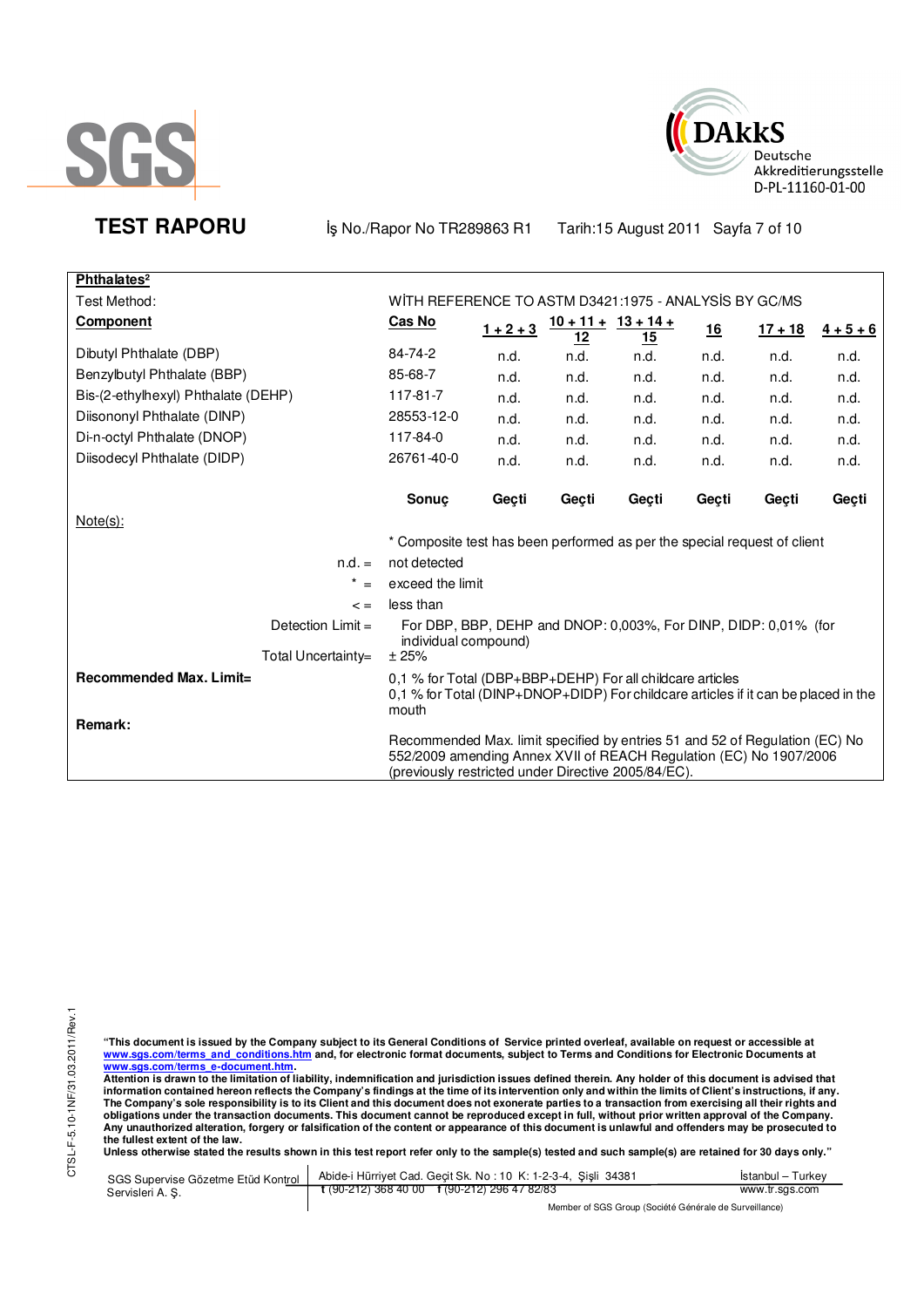



**TEST RAPORU** iş No./Rapor No TR289863 R1 Tarih:15 August 2011 Sayfa 8 of 10

| Phthalates <sup>2</sup>             |                                                                                                                                                                                                          |             |  |
|-------------------------------------|----------------------------------------------------------------------------------------------------------------------------------------------------------------------------------------------------------|-------------|--|
| Test Method:                        | WITH REFERENCE TO ASTM D3421:1975 - ANALYSIS BY GC/MS                                                                                                                                                    |             |  |
| <b>Component</b>                    | Cas No                                                                                                                                                                                                   | $7 + 8 + 9$ |  |
| Dibutyl Phthalate (DBP)             | 84-74-2                                                                                                                                                                                                  | n.d.        |  |
| Benzylbutyl Phthalate (BBP)         | 85-68-7                                                                                                                                                                                                  | n.d.        |  |
| Bis-(2-ethylhexyl) Phthalate (DEHP) | 117-81-7                                                                                                                                                                                                 | n.d.        |  |
| Diisononyl Phthalate (DINP)         | 28553-12-0                                                                                                                                                                                               | n.d.        |  |
| Di-n-octyl Phthalate (DNOP)         | 117-84-0                                                                                                                                                                                                 | n.d.        |  |
| Diisodecyl Phthalate (DIDP)         | 26761-40-0                                                                                                                                                                                               | n.d.        |  |
|                                     | Sonuç                                                                                                                                                                                                    | Geçti       |  |
| $Note(s)$ :                         |                                                                                                                                                                                                          |             |  |
|                                     | * Composite test has been performed as per the special request of client                                                                                                                                 |             |  |
| $n.d. =$                            | not detected                                                                                                                                                                                             |             |  |
| $^{\star}$<br>$=$                   | exceed the limit                                                                                                                                                                                         |             |  |
| $\leq$ $=$                          | less than                                                                                                                                                                                                |             |  |
| Detection $Limit =$                 | For DBP, BBP, DEHP and DNOP: 0,003%, For DINP, DIDP: 0,01% (for<br>individual compound)                                                                                                                  |             |  |
| Total Uncertainty=                  | ± 25%                                                                                                                                                                                                    |             |  |
| Recommended Max. Limit=<br>Remark:  | 0.1 % for Total (DBP+BBP+DEHP) For all childcare articles<br>0,1 % for Total (DINP+DNOP+DIDP) For childcare articles if it can be placed in the<br>mouth                                                 |             |  |
|                                     | Recommended Max. limit specified by entries 51 and 52 of Regulation (EC) No<br>552/2009 amending Annex XVII of REACH Regulation (EC) No 1907/2006<br>(previously restricted under Directive 2005/84/EC). |             |  |

"This document is issued by the Company subject to its General Conditions of Service printed overleaf, available on request or accessible at<br>www.sgs.com/terms\_and\_conditions.htm\_and, for electronic format documents, subjec

<u>www.sgs.com/terms\_e-document.htm.</u><br>Attention is drawn to the limitation of liability, indemnification and jurisdiction issues defined therein. Any holder of this document is advised that<br>information contained hereon refle obligations under the transaction documents. This document cannot be reproduced except in full, without prior written approval of the Company.<br>Any unauthorized alteration, forgery or falsification of the content or appeara

**Unless otherwise stated the results shown in this test report refer only to the sample(s) tested and such sample(s) are retained for 30 days only."** 

| SGS Supervise Gözetme Etüd Kontrol  <br>Servisleri A. S. | Abide-i Hürriyet Cad. Geçit Sk. No: 10 K: 1-2-3-4, Şişli 34381       | Istanbul – Turkey |
|----------------------------------------------------------|----------------------------------------------------------------------|-------------------|
|                                                          | $\frac{1}{2}$ (90-212) 368 40 00 $\frac{1}{2}$ (90-212) 296 47 82/83 | www.tr.sas.com    |
|                                                          |                                                                      |                   |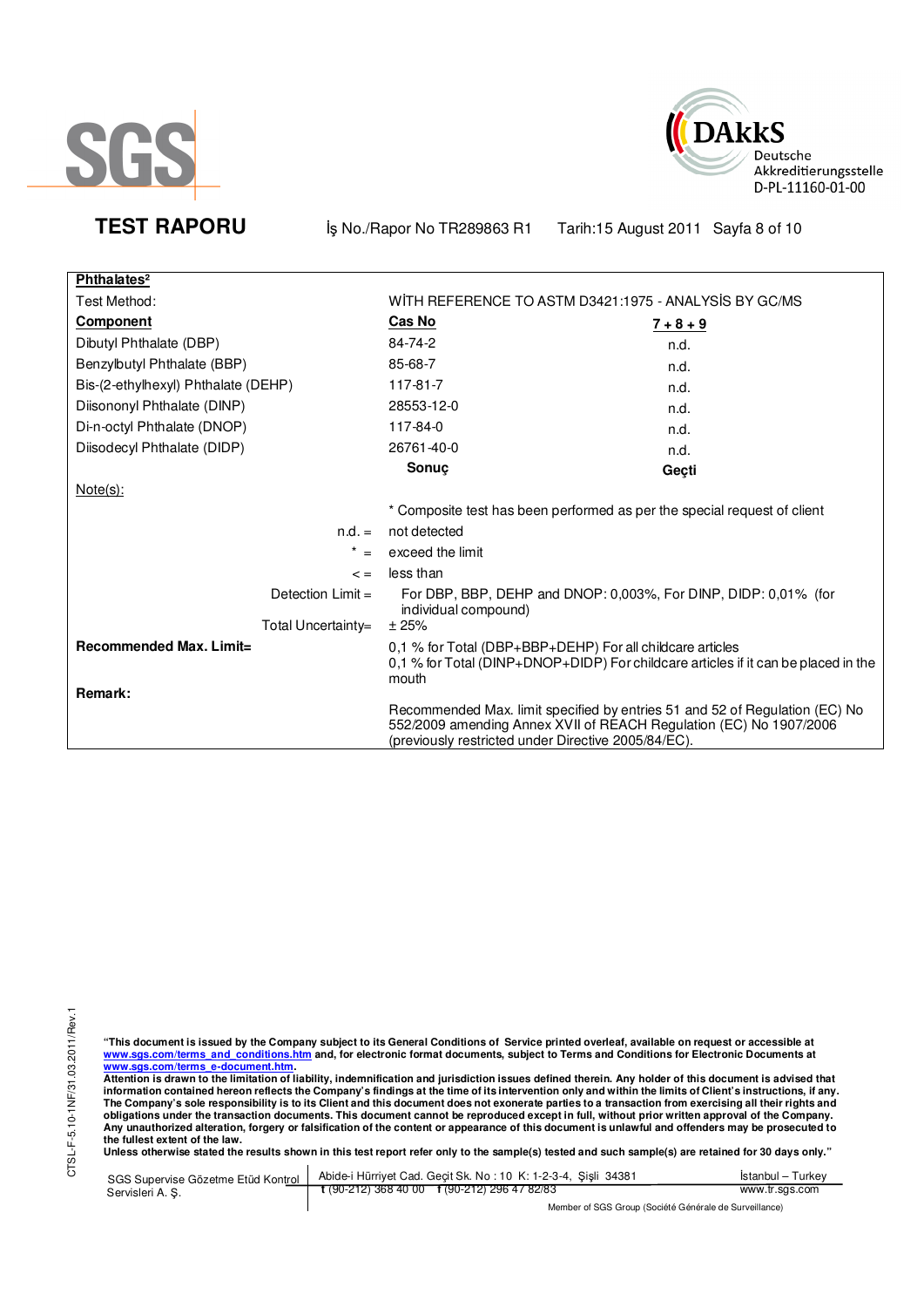



**TEST RAPORU** iş No./Rapor No TR289863 R1 Tarih:15 August 2011 Sayfa 9 of 10

| <b>Azo Dyes (Textile LFGB)<sup>2</sup></b>                                                                                                 |                |                                                                                                                   |  |  |
|--------------------------------------------------------------------------------------------------------------------------------------------|----------------|-------------------------------------------------------------------------------------------------------------------|--|--|
| Test Method:<br>ACCORDING TO BS EN 14362-1:2003 § 64 LFGB BVL B 82.02-9:2008 - ANALYSIS BY GC-MS                                           |                |                                                                                                                   |  |  |
| <b>Component</b>                                                                                                                           | Cas No         | $1 + 2 + 3$                                                                                                       |  |  |
| 4-Aminobiphenyl                                                                                                                            | $92 - 67 - 1$  | n.d.                                                                                                              |  |  |
| Benzidine                                                                                                                                  | $92 - 87 - 5$  | n.d.                                                                                                              |  |  |
| 4-Chlor-o-toluidine                                                                                                                        | 95-69-2        | n.d.                                                                                                              |  |  |
| 2-Naphthylamine                                                                                                                            | $91 - 59 - 8$  | n.d.                                                                                                              |  |  |
| o-Aminoazotoluene                                                                                                                          | 97-56-3        | n.d.                                                                                                              |  |  |
| 5-nitro-o-toluidine / 2-Amino-4-nitrotoluene                                                                                               | 99-55-8        | n.d.                                                                                                              |  |  |
| 4-Chloroaniline                                                                                                                            | 106-47-8       | n.d.                                                                                                              |  |  |
| 4-methoxy-m-phenylenediamine / 2,4-Diaminoanisole                                                                                          | 615-05-4       | n.d.                                                                                                              |  |  |
| 4,4'-Diaminodiphenylmethane                                                                                                                | 101-77-9       | n.d.                                                                                                              |  |  |
| 3,3'-Dichlorobenzidine                                                                                                                     | $91 - 94 - 1$  | n.d.                                                                                                              |  |  |
| 3,3'-Dimethoxybenzidine                                                                                                                    | 119-90-4       | n.d.                                                                                                              |  |  |
| 3,3'-Dimethylbenzidine                                                                                                                     | 119-93-7       | n.d.                                                                                                              |  |  |
| 4,4'-methylenedi-o-toluidine /                                                                                                             |                | n.d.                                                                                                              |  |  |
| 3,3'-Dimethyl-4,4'-diaminodiphenylmethane                                                                                                  | 838-88-0       |                                                                                                                   |  |  |
| p-Cresidine                                                                                                                                | 120-71-8       | n.d.                                                                                                              |  |  |
| 4,4'-Methylene-bis-(2-chloroaniline)                                                                                                       | $101 - 14 - 4$ | n.d.                                                                                                              |  |  |
| 4,4'-Oxydianiline                                                                                                                          | 101-80-4       | n.d.                                                                                                              |  |  |
| 4,4'-Thiodianiline                                                                                                                         | 139-65-1       | n.d.                                                                                                              |  |  |
| o-Toluidine                                                                                                                                | $95 - 53 - 4$  | n.d.                                                                                                              |  |  |
| 4-methyl-m-phenylenediamine / 2,4-Toluylendiamine                                                                                          | 95-80-7        | n.d.                                                                                                              |  |  |
| 2,4,5-Trimethylaniline                                                                                                                     | 137-17-7       | n.d.                                                                                                              |  |  |
| *4-aminoazobenzene                                                                                                                         | 60-09-3        | n.d.                                                                                                              |  |  |
| O-Anisidine                                                                                                                                | $90 - 04 - 0$  | n.d.                                                                                                              |  |  |
|                                                                                                                                            | Sonuç          | Geçti                                                                                                             |  |  |
| $Note(s)$ :                                                                                                                                |                |                                                                                                                   |  |  |
| $n.d. = not detected$                                                                                                                      |                |                                                                                                                   |  |  |
| $* =$ exceed the limit                                                                                                                     |                |                                                                                                                   |  |  |
| Detection Limit = 5 mg/kg (for individual compound)                                                                                        |                |                                                                                                                   |  |  |
| Requirement by the client=<br>30 mg/kg                                                                                                     |                |                                                                                                                   |  |  |
| Remark:                                                                                                                                    |                | * The BS EN 14362-1 method will enable further cleavage of 4-aminoazobenzene to non-forbidden amines: aniline and |  |  |
| 1,4-phenylenediamine, therefore, the test method of § 64 LFGB, BVL, B 82.02.9 was employed to verify the presence of<br>4-aminoazobenzene. |                |                                                                                                                   |  |  |
| Max. limit specified by EU directive 2002/61/EC                                                                                            |                |                                                                                                                   |  |  |
| Total uncertainty: $\pm 30\%$                                                                                                              |                |                                                                                                                   |  |  |
|                                                                                                                                            |                |                                                                                                                   |  |  |

"This document is issued by the Company subject to its General Conditions of Service printed overleaf, available on request or accessible at<br>www.sgs.com/terms\_and\_conditions.htm\_and, for electronic format documents, subjec

<u>www.sgs.com/terms\_e-document.htm.</u><br>Attention is drawn to the limitation of liability, indemnification and jurisdiction issues defined therein. Any holder of this document is advised that<br>information contained hereon refle obligations under the transaction documents. This document cannot be reproduced except in full, without prior written approval of the Company.<br>Any unauthorized alteration, forgery or falsification of the content or appeara

**Unless otherwise stated the results shown in this test report refer only to the sample(s) tested and such sample(s) are retained for 30 days only."** 

|                 | SGS Supervise Gözetme Etüd Kontrol   Abide-i Hürriyet Cad. Geçit Sk. No: 10 K: 1-2-3-4, Şişli 34381                  | <b>Istanbul</b> – Turkey |
|-----------------|----------------------------------------------------------------------------------------------------------------------|--------------------------|
| Servisleri A.S. | $\frac{1}{2}$ (90-212) 368 40 00 f (90-212) 296 47 82/83                                                             | www.tr.sgs.com           |
|                 | $M_{\rm{2}}$ . The set of $\Omega$ and $\Omega$ is the set of $\Omega$ is the set of $\Omega$ is the set of $\Omega$ |                          |